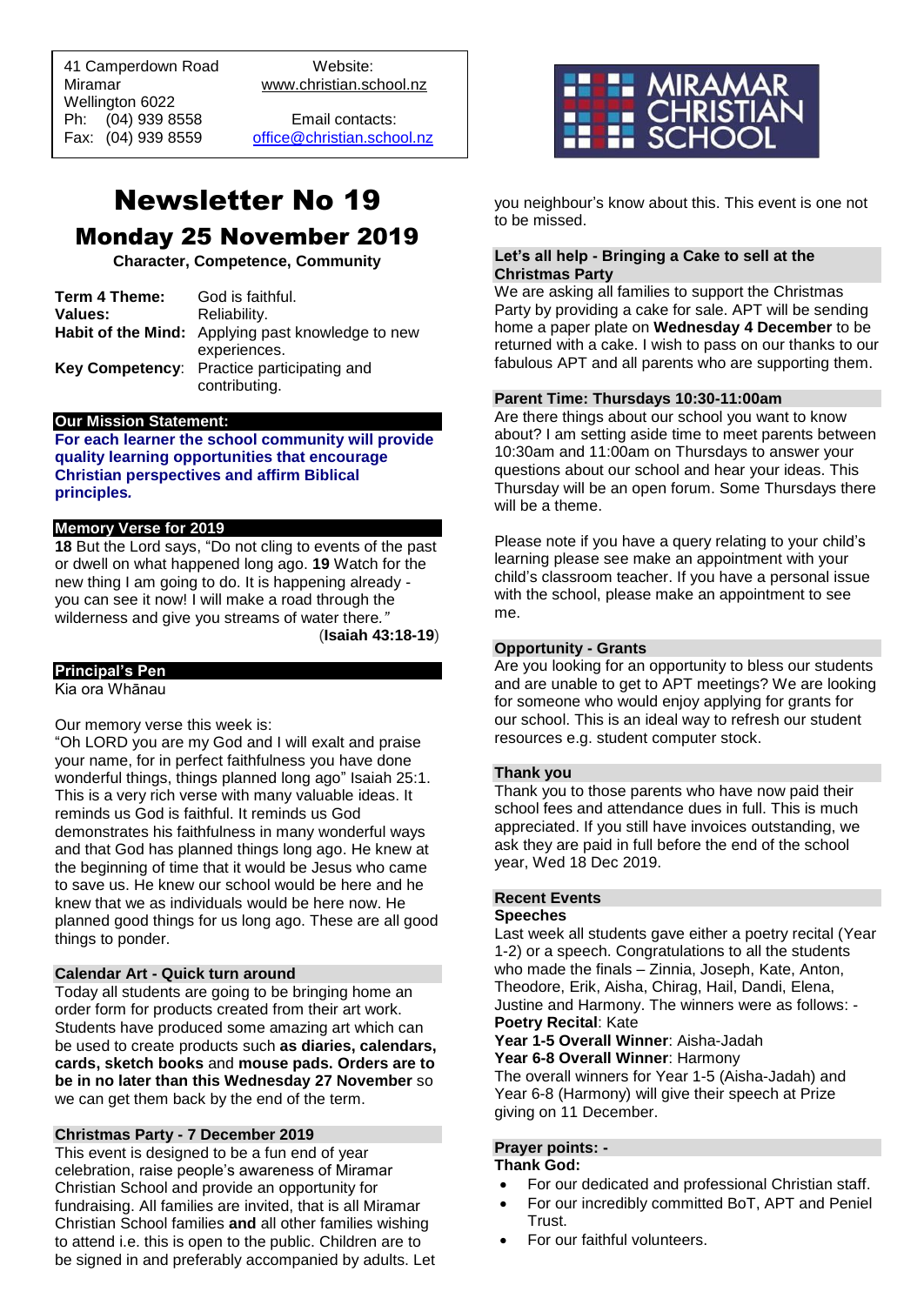- For God's faithfulness to Miramar Christian School for the last 40 years.
- The positive buzz our APT are making.

## **Please pray:**

- The Christmas party will bring togetherness for the APT as they plan for the end of term Christmas party. For all arrangements for the Christmas party to fall into place and for a fabulous turn out.
- For opportunities to build on the connections we have made with preschools, churches and other community places.
- For our school to continue to have an open stance and look for ways to bless and give to others.
- For all parents despite their first language to have access to information about our school, understanding of what we are doing and the ability to have a voice in decisions made.
- For a committed volunteer to complete regular grant applications on behalf of Miramar Christian School.

For our prayer students and their families: - **Week 7:** Yli, Divya, Harmony **Week 8:** Jedidah, Raiden, Adalayd

Thank you for your commitment and prayers.

### Ka nui tēnei **Kaye Gillies Principal**

**GATEWAY** 



# SCHOOL DIARY

| <b>Every Mon</b>     | Prayer Group, Hall, 2:30pm                |
|----------------------|-------------------------------------------|
| <b>Every Mon/Fri</b> | Wheels Day / Wear PE Uniform              |
| <b>Every Wed</b>     | Subway ordered lunch (optional)           |
| <b>Every Thurs</b>   | Technicraft (Yrs 7-8)                     |
| <b>Every Fri</b>     | Music Lessons, 8:30am - 10:00am           |
| <b>Every Friday</b>  | Assembly 2:15pm                           |
| <b>Every Sun</b>     | 10am Gateway Baptist Church - all welcome |
| <b>Nov</b>           |                                           |
| Mon 25 Nov           | Whole School - Cricket lesson - a.m.      |
| Wed 27 Nov           | Kauri Class - Cricket lesson a.m.         |
| Fri 29 Nov           | Mufti Day (gold coin donation)            |
| Fri 29 Nov           | Kauri Class - Cricket lesson a.m.         |
| Fri 29 Nov           | Kowhai Class - Planetarium Visit a.m.     |
| Fri 29 Nov           | Assembly 2:30pm                           |
| Dec                  |                                           |
| Mon 2 Dec            | Kauri Class - Cricket lesson a.m.         |
| Wed 4 Dec            | EZ Miniball @ ASB                         |
| Fri 6 Dec            | Sharing Assembly 2:15pm                   |
| Sat 7 Dec            | Community Christmas Party/Fair            |
| Mon 9 Dec            | BoT Mtg, 6:30pm, Staffroom                |
| Wed 11 Dec           | Prizegiving Rehearsal, 9am @ Gateway      |
| Wed 11 Dec           | MCS Prizegiving, 6pm @ Gateway            |
| Fri 13 Dec           | Assembly 2:30pm                           |
| Mon 16 Dec           | MCS Beach Trip p.m.                       |
| Tues 17 Dec          | MCS Winning House Prize p.m.              |
| Tues 17 Dec          | School Reports sent home                  |
| Wed 18 Dec           | Term 4 ends (12pm)                        |
| Feb                  |                                           |
| Mon 3 Feb            | Teacher Only Day - No School              |
| Tues 4 Feb           | Term 1 starts 9am                         |

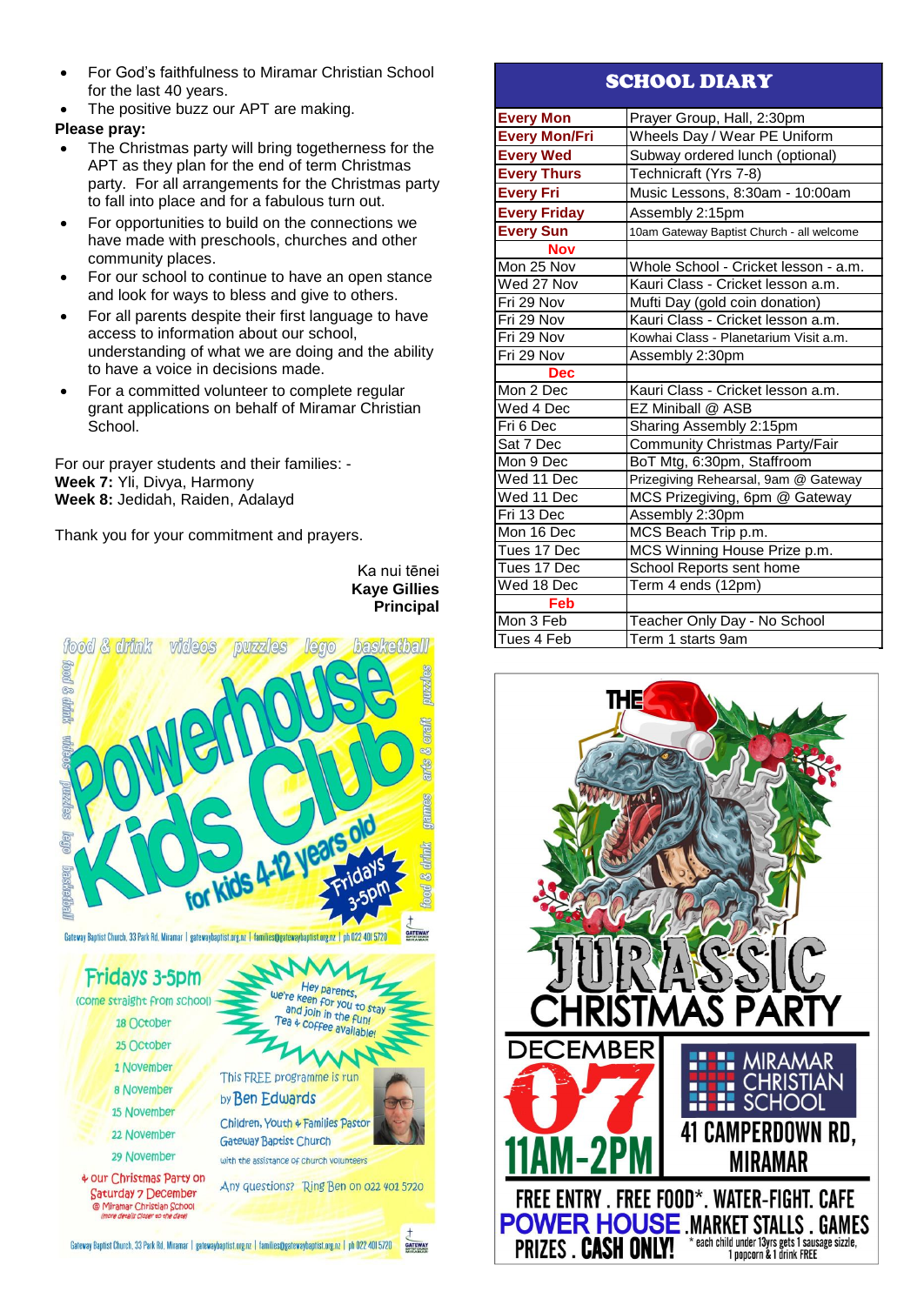

# **Kites at Christmas**

The Rotary Club of Courtenay Place is inviting children and families to a Kite Flying event at Liardet Park (Berhampore) on Sunday 15 December (10.a.m. to 2.00 p.m.)

\$5 per entrant. Prizes for construction, artwork and flying skills!

Come out in the fresh air and take advantage of our Wellington winds.

For more details check us out at rccp.org.nz, or ring Geoff Henry (3883536)

## The **Miramar North Primary School Food and Fun**

**Fair** is back, bring the family and have some kai and fun on November 29th from 5.00pm until 7.30pm. There will be food, craft and plant stalls and of course fun games for the tamariki.

You can follow the fair event here on Facebook for all the exciting stuff that is happening and the delicious food!

<https://www.facebook.com/events/2285918785004474/>

#### **Artrageous Kids Holiday programme**

Aimed at children aged 5-12 years. Our classes provide a space for all children to explore at their own pace; chaotic or careful, gingerly or with gusto, tiptoeing or tromping. Our aim is to draw out their creativity, not stuff things in! Find out more about us on our website [artrageouskids.co.nz.](artrageouskids.co.nz) **Bookings essential!** Creative Christmas programme: 16 – 23 Dec 2019 **Summer Adventure programme: 6 – 31 Jan 2020** *VENUE: Poneke Dojo, Prince of Wales Park, Salisbury Tce, Mt Cook, Wellington 8.30am–3:00pm \$69 and after care 3:00pm-5.15pm \$15*

*Bookings available at <enrolmy.com/artrageous-kids>*

#### **Big Kids (Olderageous) Holiday programme**

Our BIG KIDS programme is aimed at children aged 10- 14 years. Providing them with a space, focused adult attention and loads of resources. This programme is tailored to draw out older children's interest in creating and using their imagination and creativity in a hilariously fun atmosphere. Find out more about us on our website [artrageouskids.co.nz.](artrageouskids.co.nz) **Bookings essential**.

**Creative Christmas programme: 16 – 23 Dec 2019 Summer Adventure programme: 13 – 24 Jan 2020** *VENUE VARIES (PLEASE REFER TO OUR BOOKING SITE): Poneke Dojo, Prince of Wales Park, Salisbury Tce, Mt Cook, Wellington, or the Pavillion at Wellington High School, Taranaki St, Mt Cook, Wellington 8.30am–3:00pm \$69 and after care 3:00pm-5.15pm \$15*

*Bookings available at [enrolmy.com/artrageous](enrolmy.com/artrageous-kids2016)[kids2016](enrolmy.com/artrageous-kids2016)*



FREE PARENTING HELPLINE | www.parenthelp.org.nz **ISSUES ALL AGES**